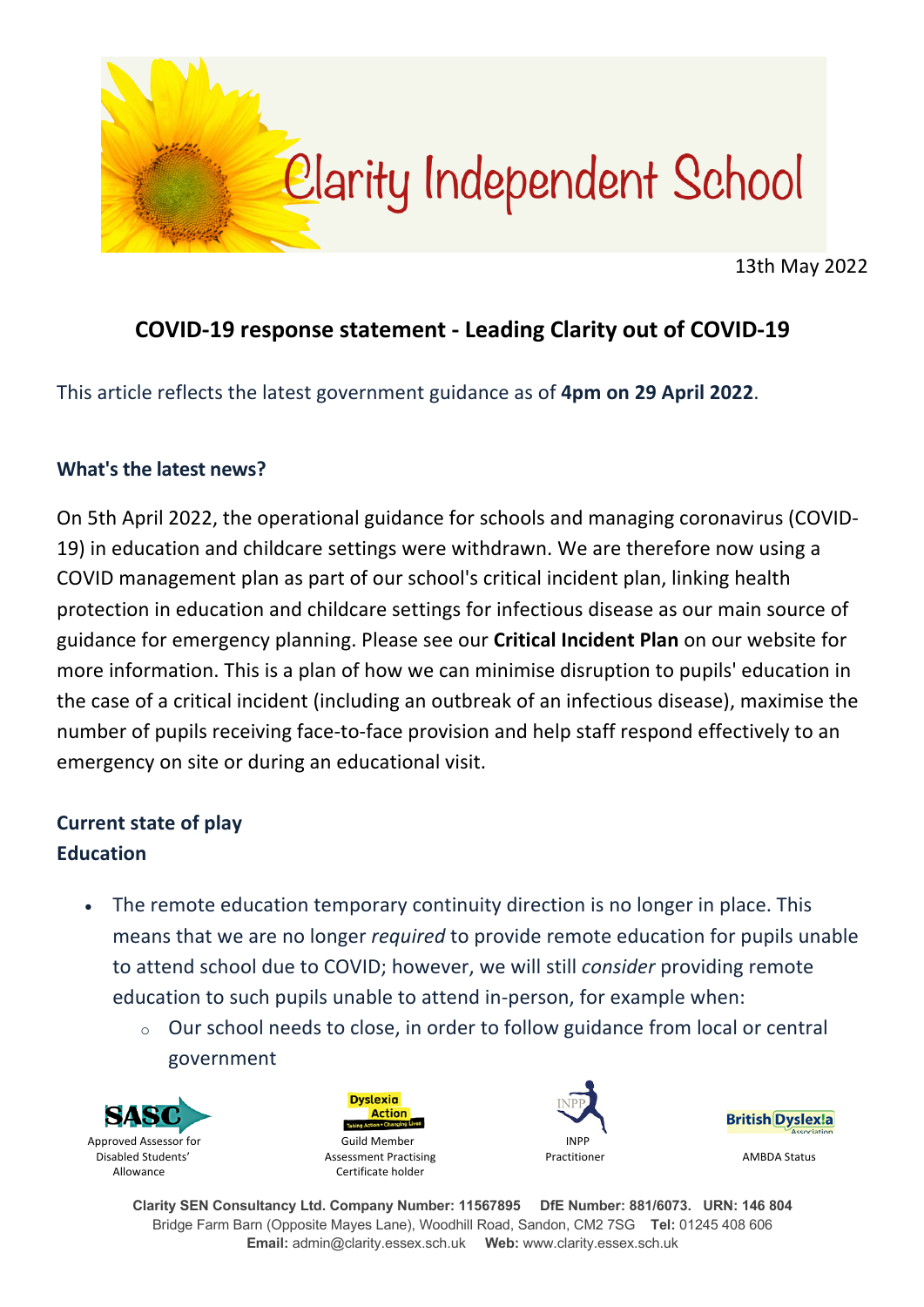- o Individual pupils have an infectious illness, but are well enough to continue learning
- Please see our updated **Remote Learning Policy** on our website for more information

#### **Attendance**

- Schools are again required to remind parents that attendance at school is a mandatory, legal requirement, and students must attend every term time day unless they are poorly and need to see a doctor, are isolating due to a valid reason, or have a medical appointment.
- The DfE no longer advises the use of 'code X' to record pupils who are not attending school for reasons related to coronavirus.

#### **Testing and responding to cases**

- The legal requirement to self-isolate has been removed, though staff and pupils are advised to try to stay home if they have symptoms of a respiratory infection and a high temperature, or if they feel unwell (returning to school when they feel well enough, and no longer have a high temperature)
- Asymptomatic testing is no longer expected in schools, and schools can't order free lateral flow tests anymore
- Those who choose to test and test positive, will be advised to try to stay at home and avoid contact with other people:
	- o Staff for 5 days
	- o Pupils for 3 days
- More information can be found in the UKHSA guidance

#### **Health and safety measures applied in school**

A positive outcome of the pandemic has been the realisation, on a worldly scale, of how important environmental hygiene is amongst close communities such as schools. At Clarity, we have therefore decided to continue with many of the tougher hygiene procedures introduced during the pandemic, in order to prevent the transmission of infectious illnesses such as colds, viruses, tummy bugs and other infectious illnesses through our school community. These include;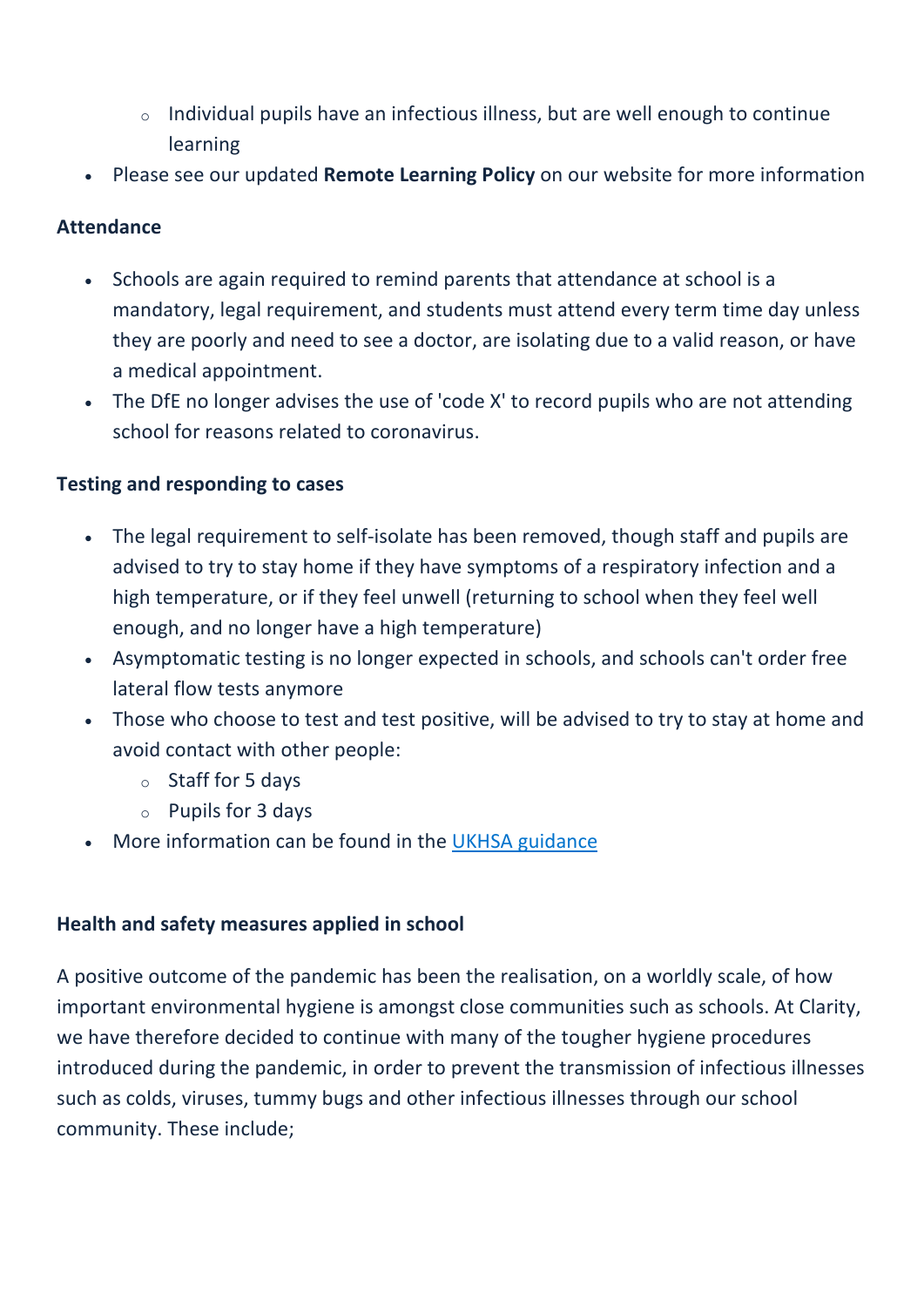- **Washing hands**: We will continue to encourage pupils to wash their hands at regular intervals throughout the day, as part of living healthily and preventing the spread of many infectious illnesses and diseases, as well as being part of good practice.
- **Cleaning of touch points**: Touch points will be sanitised around the school on a daily basis and we will continue to encourage the pupils to sanitise their desk at the end of the day, ready for fresh use the next day.
- **Promoting good respiratory hygiene:** We will continue to spread the message *'catch it, bin it, kill it'* around our school community.
- **Ventilation:** occupied spaces will still be kept well ventilated. Poorly ventilated spaces will be identified and steps taken to improve fresh air flow.
- **Vaccination**: We will continue to update our school community about vaccinations for COVID and other infectious diseases, facilitate and encourage take up where possible.
- **Our emergency plan:** This is in place in case of critical incident and is available on our website.
- **COVID-19 status checks for events and visitors to school:** We are no longer required by law to use the NHS COVID Pass as a condition of entry to any indoor events (like school visits and parents' meetings), but may still do so if we wish. Risk assessment indicates that this is not currently viewed as necessary at Clarity. We are advised not to use the NHS COVID Pass or proof of a negative test as a condition of entry for:
	- o Education or related activities, like exams, teaching, extra-curricular activities, or
	- o Any other day-to-day activities that are part of education or training, e.g. specialist professionals visiting the school to deliver interventions

### **School accountability in 2021/22**

- **School and college level results data** weren't published in performance tables in autumn 2020 or autumn 2021. This data won't be used to hold schools and colleges to account. In addition, results data from 2020/21 won't be used in school and college level performance measures in future years. At Clarity, we have not conducted formal examinations during this period, as we have not had students in attendance who are at the necessary stage in their education over this period of time. This summer, 2022 will be the first year that we are conducting formal assessments; Entry Levels, and have students of the required age to do so.
- **Primary school tests and assessments** will return in 2021/22 without any adaptations, but the results won't be published in Key Stage (KS) 2 performance